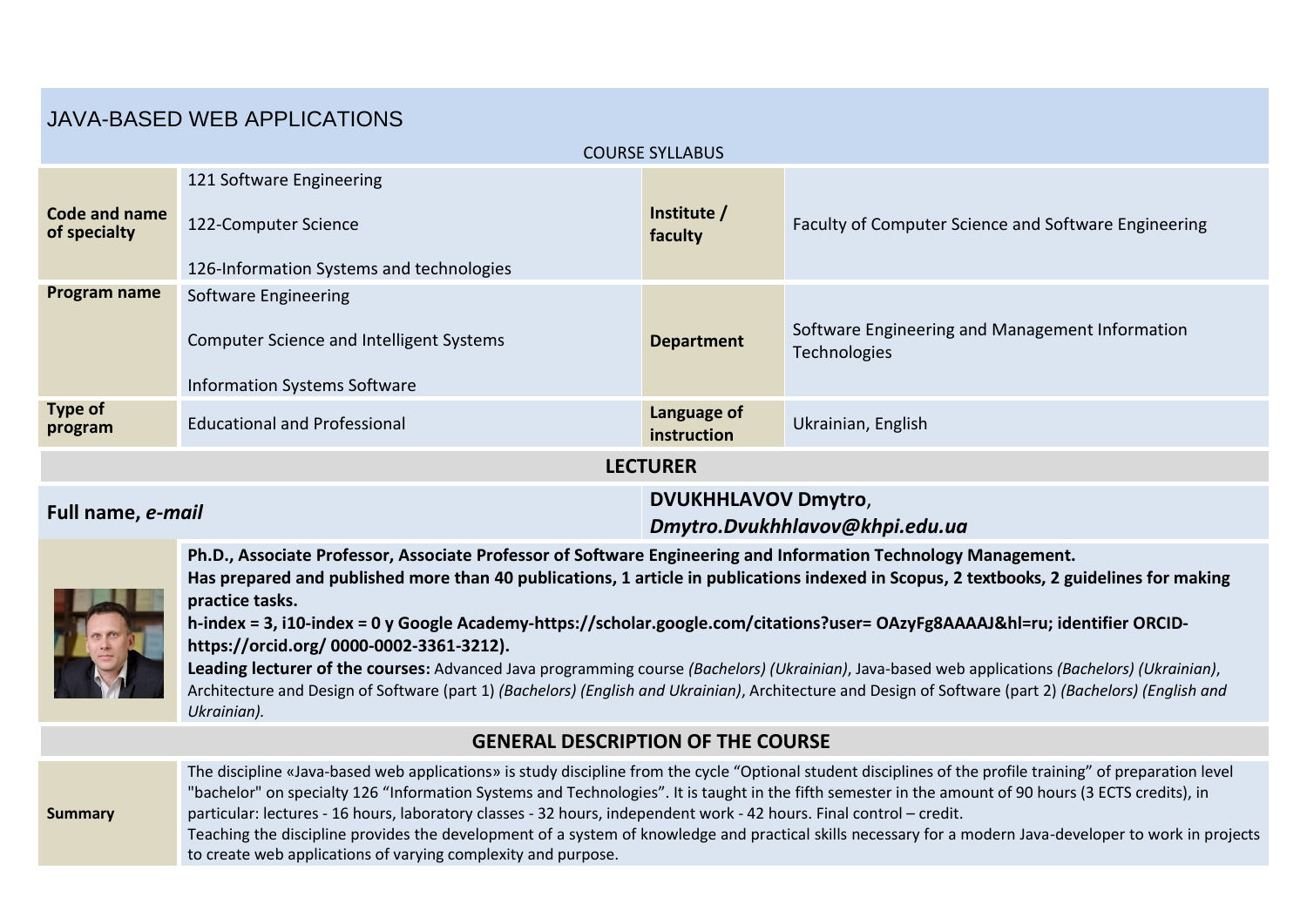| <b>Course</b><br>objectives                              | The course objective is to provide the knowledge needed to create, debug and deploy web applications crerated used Java, including Servlets, Java Server<br>Pages, Java Standard Tag Library, session management, cookie management, and e-mail organization through Google Mail, practice skills of creating and<br>deploying web projects worked with client-server databases.                                                                                                                                                                                                                                                                                                                                                                                                                                                                                                                                                                                                                                                                                                                                                                                                                                                                                                                                                                                                                                                                                                                                                                                                                                                                                                                                                                                                                                                                                                                                                                                                                                                                                                                                                                                                                                                                                                                                                                                                                                                                                                                                                                  |                         |      |                          |    |                                 |    |  |
|----------------------------------------------------------|---------------------------------------------------------------------------------------------------------------------------------------------------------------------------------------------------------------------------------------------------------------------------------------------------------------------------------------------------------------------------------------------------------------------------------------------------------------------------------------------------------------------------------------------------------------------------------------------------------------------------------------------------------------------------------------------------------------------------------------------------------------------------------------------------------------------------------------------------------------------------------------------------------------------------------------------------------------------------------------------------------------------------------------------------------------------------------------------------------------------------------------------------------------------------------------------------------------------------------------------------------------------------------------------------------------------------------------------------------------------------------------------------------------------------------------------------------------------------------------------------------------------------------------------------------------------------------------------------------------------------------------------------------------------------------------------------------------------------------------------------------------------------------------------------------------------------------------------------------------------------------------------------------------------------------------------------------------------------------------------------------------------------------------------------------------------------------------------------------------------------------------------------------------------------------------------------------------------------------------------------------------------------------------------------------------------------------------------------------------------------------------------------------------------------------------------------------------------------------------------------------------------------------------------------|-------------------------|------|--------------------------|----|---------------------------------|----|--|
| <b>Types of classes</b><br>and control                   | Lectures, laboratory classes, consultations. Final control - credit.                                                                                                                                                                                                                                                                                                                                                                                                                                                                                                                                                                                                                                                                                                                                                                                                                                                                                                                                                                                                                                                                                                                                                                                                                                                                                                                                                                                                                                                                                                                                                                                                                                                                                                                                                                                                                                                                                                                                                                                                                                                                                                                                                                                                                                                                                                                                                                                                                                                                              |                         |      |                          |    |                                 |    |  |
| <b>Terms</b>                                             | 5                                                                                                                                                                                                                                                                                                                                                                                                                                                                                                                                                                                                                                                                                                                                                                                                                                                                                                                                                                                                                                                                                                                                                                                                                                                                                                                                                                                                                                                                                                                                                                                                                                                                                                                                                                                                                                                                                                                                                                                                                                                                                                                                                                                                                                                                                                                                                                                                                                                                                                                                                 |                         |      |                          |    |                                 |    |  |
| <b>Student</b><br>workload (credits)<br>/ Type of course | 5 / Selective                                                                                                                                                                                                                                                                                                                                                                                                                                                                                                                                                                                                                                                                                                                                                                                                                                                                                                                                                                                                                                                                                                                                                                                                                                                                                                                                                                                                                                                                                                                                                                                                                                                                                                                                                                                                                                                                                                                                                                                                                                                                                                                                                                                                                                                                                                                                                                                                                                                                                                                                     | <b>Lectures (hours)</b> | $16$ | <b>Workshops (hours)</b> | 32 | <b>Independent work (hours)</b> | 42 |  |
| Program<br>competencies                                  | 121-GC 2. Ability to apply knowledge in practical situations.<br>121-PC15. Ability to develop architectures, modules and components of software systems.<br>121-PC19. Knowledge of information data models, the ability to create software for data storage, retrieval and processing.<br>121-PC20. Ability to apply fundamental and interdisciplinary knowledge to successfully solve software engineering problems.<br>121-PC26. Ability to algorithmic and logical thinking.<br>122-GC1. Ability to abstract thinking, analysis and synthesis.<br>122-GC2. Ability to apply knowledge in practical situations.<br>122-GC6. Ability to learn and master modern knowledge.<br>122-GC7. Ability to search, process and analyze information from various sources.<br>122-GC8. Ability to generate new ideas (creativity).<br>122-PC3. Ability to think logically, build logical conclusions, use formal languages and models of algorithmic calculations, design, develop and analyze algo-<br>rithms, evaluate their efficiency and complexity, solvability and insolvability of algorithmic problems for adequate modelling of subject areas and creation<br>of software and information systems.<br>122-PC8. Ability to design and develop software using different programming paradigms: generalized, object-oriented, functional, logical, with appropri-<br>ate models, methods and algorithms of calculations, data structures and management mechanisms.<br>122-PC10. Ability to apply methodologies, technologies, and tools to manage the life cycle processes of information and software systems, information<br>technology products and services according to customer requirements.<br>122-PC12. Ability to ensure the organization of computational processes in information systems of various purposes, taking into account the architecture,<br>configuration, performance indicators of operating systems and system software.<br>126-GC 1. Ability to abstract thinking, analysis and synthesis.<br>126-GC 2. Ability to apply knowledge in practical situations.<br>126-GC 3. Ability to understand the subject area and professional activity.<br>126-GC 5. Ability to learn and master modern knowledge.<br>126-PC 1. Ability to analyze the object of design or operation and its subject area.<br>126-PC 4. Ability to design, develop and use tools for the implementation of information systems, technologies and infocommunications (methodological,<br>informational, algorithmic, technical, software and others). |                         |      |                          |    |                                 |    |  |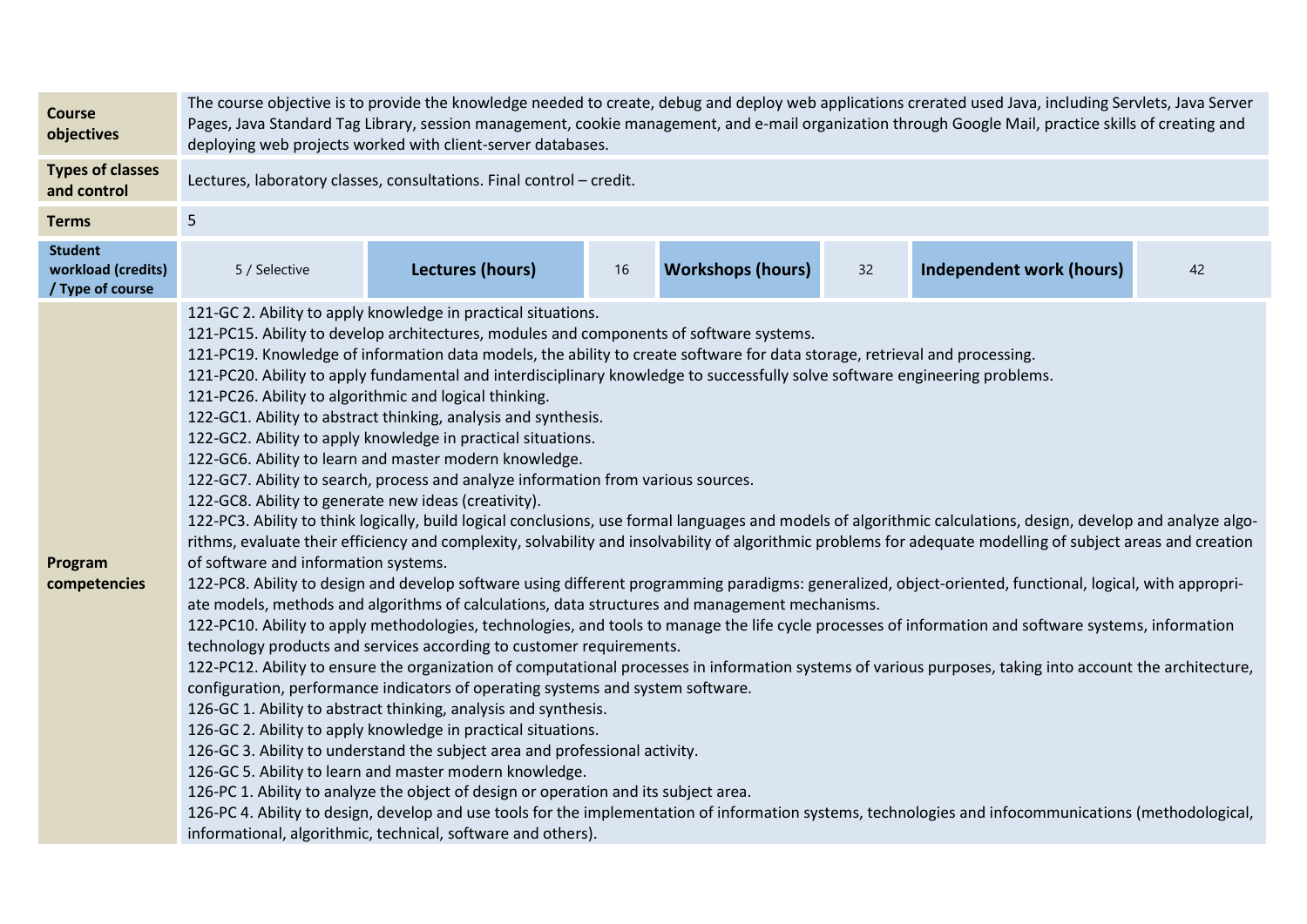| <b>Learning</b><br>outcomes                                                                 | 121-PO13. Know and apply methods of algorithm development, software design and data and knowledge structures.<br>121-PO17. Be able to apply methods of component software development.<br>121-PO18. Know and be able to apply information technology processing, storage and transmission of data.<br>121-PO23. Be able to document and present the results of software development.<br>122-PLO9. Develop software models of subject areas, choose a programming paradigm from the standpoint of convenience and quality of its application<br>to implement methods and algorithms that solve problems in the computer science field.<br>122-PLO10. Use tools for developing client-server applications, design conceptual, logical, and physical models of databases, develop and optimize<br>database queries, create distributed databases, repositories and showcases of databases, and knowledge bases, including those based on cloud services,<br>using web programming languages.<br>126-PLO 3. To use basic knowledge of informatics and modern information systems and technologies, programming skills, technologies of safe work in<br>computer networks, methods of creation of databases and Internet resources, technologies of development of algorithms and computer programs in<br>high-level languages with application of project-oriented programming to solve problems of design and use of information systems and technologies.<br>126-PLO 4. Conduct a systematic analysis of design objects and justify the choice of structure, algorithms and methods of information transfer in<br>information systems and technologies.<br>126-PLO 6. Demonstrate knowledge of the current level of information systems technology, practical skills of programming and use of applied and<br>specialized computer systems and environments for their implementation in professional activities.<br>126-PLO 7. Justify the choice of technical structure and develop appropriate software that is part of information systems and technologies. |
|---------------------------------------------------------------------------------------------|---------------------------------------------------------------------------------------------------------------------------------------------------------------------------------------------------------------------------------------------------------------------------------------------------------------------------------------------------------------------------------------------------------------------------------------------------------------------------------------------------------------------------------------------------------------------------------------------------------------------------------------------------------------------------------------------------------------------------------------------------------------------------------------------------------------------------------------------------------------------------------------------------------------------------------------------------------------------------------------------------------------------------------------------------------------------------------------------------------------------------------------------------------------------------------------------------------------------------------------------------------------------------------------------------------------------------------------------------------------------------------------------------------------------------------------------------------------------------------------------------------------------------------------------------------------------------------------------------------------------------------------------------------------------------------------------------------------------------------------------------------------------------------------------------------------------------------------------------------------------------------------------------------------------------------------------------------------------------------------------------------------------------------------------------------------|
| <b>Teaching and</b><br>learning<br>methods                                                  | The main method of teaching during lectures is the explanatory-illustrative method. To intensify cognitive activity, students' speeches and organization of<br>discussions on certain issues of lectures are provided. The course of laboratory works implements a project approach to learning. This involves the<br>creation from class to class of a web application in Java on an individual topic, which implements the manipulation of data stored in the client-server<br>database using web pages.                                                                                                                                                                                                                                                                                                                                                                                                                                                                                                                                                                                                                                                                                                                                                                                                                                                                                                                                                                                                                                                                                                                                                                                                                                                                                                                                                                                                                                                                                                                                                    |
| <b>Forms of</b><br>assessment<br>(continuous<br>assessment CAS,<br>final assessment<br>FAS) | Assimilation of the theory is tested in the form of a rapid survey during lectures (CAS), a survey or automated testing at the beginning of laboratory work<br>(CAS). Control of mastering the material for self-study involves the preparation and defense of abstracts on individual topics (2 abstracts) (CAS). The level<br>of practical skills is tested in laboratory work, which is mainly performed on an individual basis (CAS). Final / semester control is carried out in the form of<br>a test, which involves the development of a web application for an individual task in a limited time (FAS)                                                                                                                                                                                                                                                                                                                                                                                                                                                                                                                                                                                                                                                                                                                                                                                                                                                                                                                                                                                                                                                                                                                                                                                                                                                                                                                                                                                                                                                |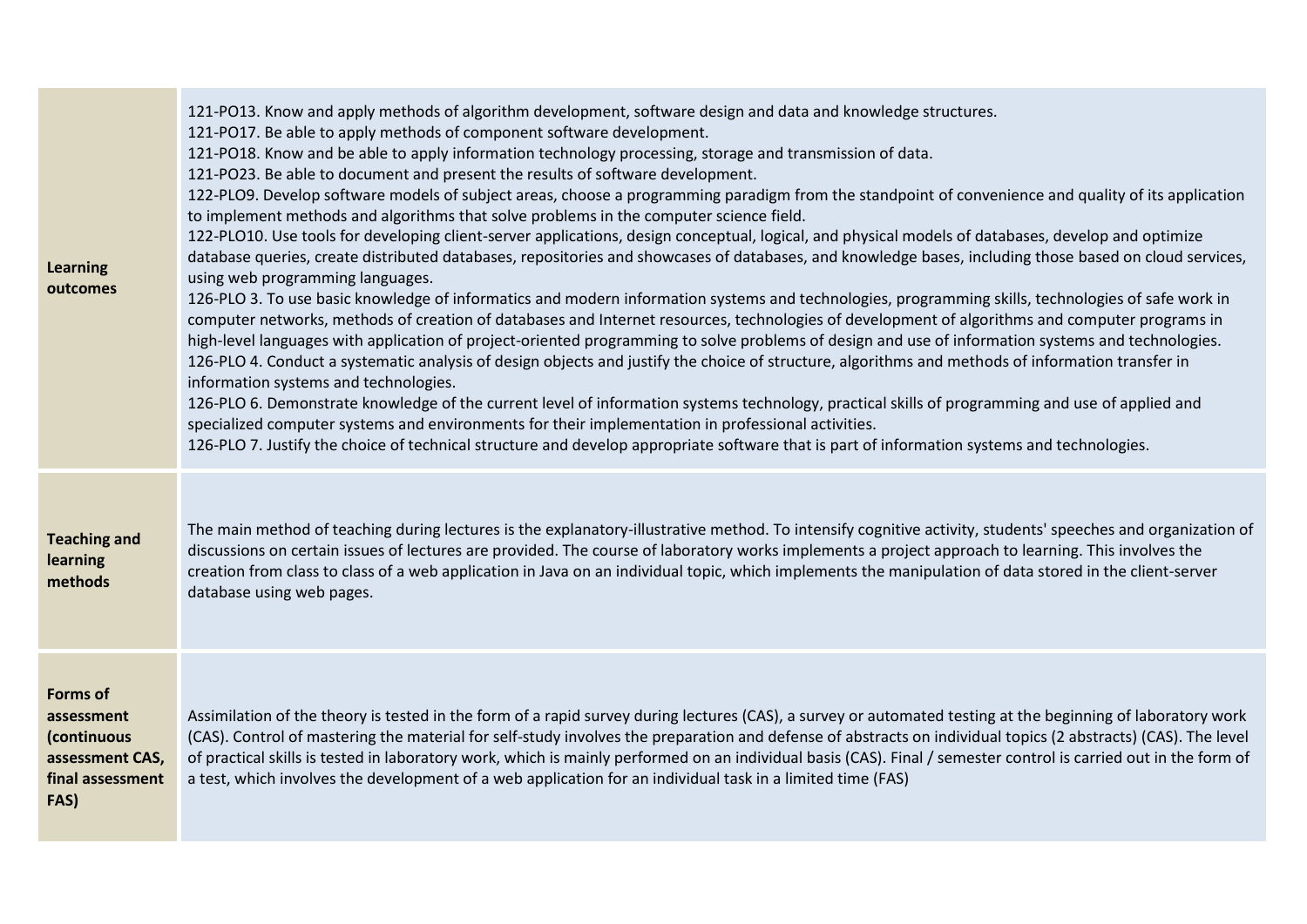| <b>ASSESSMENT AND GRADING</b>                  |                                                                        |                           |                                                             |                                      |                                                        |                         |  |  |  |
|------------------------------------------------|------------------------------------------------------------------------|---------------------------|-------------------------------------------------------------|--------------------------------------|--------------------------------------------------------|-------------------------|--|--|--|
| to grades<br>of points corresponding<br>Ranges | <b>Total score (points) for all</b><br>types of learning<br>activities | <b>ECTS grading scale</b> | The national grading scale                                  |                                      | Assimilation of theory (topics of<br>independent work) | 30 points               |  |  |  |
|                                                | 90-100                                                                 | $\mathsf{A}$              | excellent                                                   |                                      |                                                        |                         |  |  |  |
|                                                | 82-89                                                                  | $\sf B$                   |                                                             | <b>Allocation of grade</b><br>points | Working out the tasks of the                           | 50 points               |  |  |  |
|                                                | 74-81                                                                  | $\mathsf{C}$              | good                                                        |                                      | laboratory workshop                                    |                         |  |  |  |
|                                                | 64-73                                                                  | D                         |                                                             |                                      | Passing credit                                         | 20 points<br>100 points |  |  |  |
|                                                | 60-63                                                                  | E                         | satisfactory                                                |                                      |                                                        |                         |  |  |  |
|                                                | 35-59                                                                  | <b>FX</b>                 | Unsatisfactory (with the exam<br>retake option)             |                                      | Summary                                                |                         |  |  |  |
|                                                | $0 - 34$                                                               |                           | Unsatisfactory (with mandatory<br>repetition of the course) |                                      |                                                        |                         |  |  |  |

Students are required to attend classes according to the schedule. In the absence of a student at the lecture, he works out a syllabus of lectures before the next lesson. Participation in laboratory work involves the need to repeat the lecture material and self-study of recommended sources. At the beginning of the laboratory there is an experience of students for the materials of lectures and independent work. Performing laboratory tasks requires prior preparation and advance processing of all necessary materials for productive discussions during the lesson and their operational implementation. All laboratory work is required to obtain a final grade in the discipline. An important element of training is the need to adhere to the schedule of presentation of laboratory results and abstracts. For delay in execution without an officially confirmed reason, the score is reduced.

### **COURSE STRUCTURE AND CONTENT**

**Course policy**

| <b>Topic 1</b> | Basics of developing web applications used <b>Laboratory</b><br>state<br>and<br>current<br>Purpose<br>Java.<br>EE technologies.<br>development of Java<br>Construction of a typical Web-application and a<br>stack of technologies for its creation. A typical<br>scheme for creating and deploying web<br>applications in Java. (2 hour) | of class 1 | Research of technology stack of Java to<br>create web applications. (4 hour) (PT78) | $\rightarrow$ | Learn the features of installing<br>software components according to<br>the selected stack of web application<br>development technologies in Java. |
|----------------|-------------------------------------------------------------------------------------------------------------------------------------------------------------------------------------------------------------------------------------------------------------------------------------------------------------------------------------------|------------|-------------------------------------------------------------------------------------|---------------|----------------------------------------------------------------------------------------------------------------------------------------------------|
|----------------|-------------------------------------------------------------------------------------------------------------------------------------------------------------------------------------------------------------------------------------------------------------------------------------------------------------------------------------------|------------|-------------------------------------------------------------------------------------|---------------|----------------------------------------------------------------------------------------------------------------------------------------------------|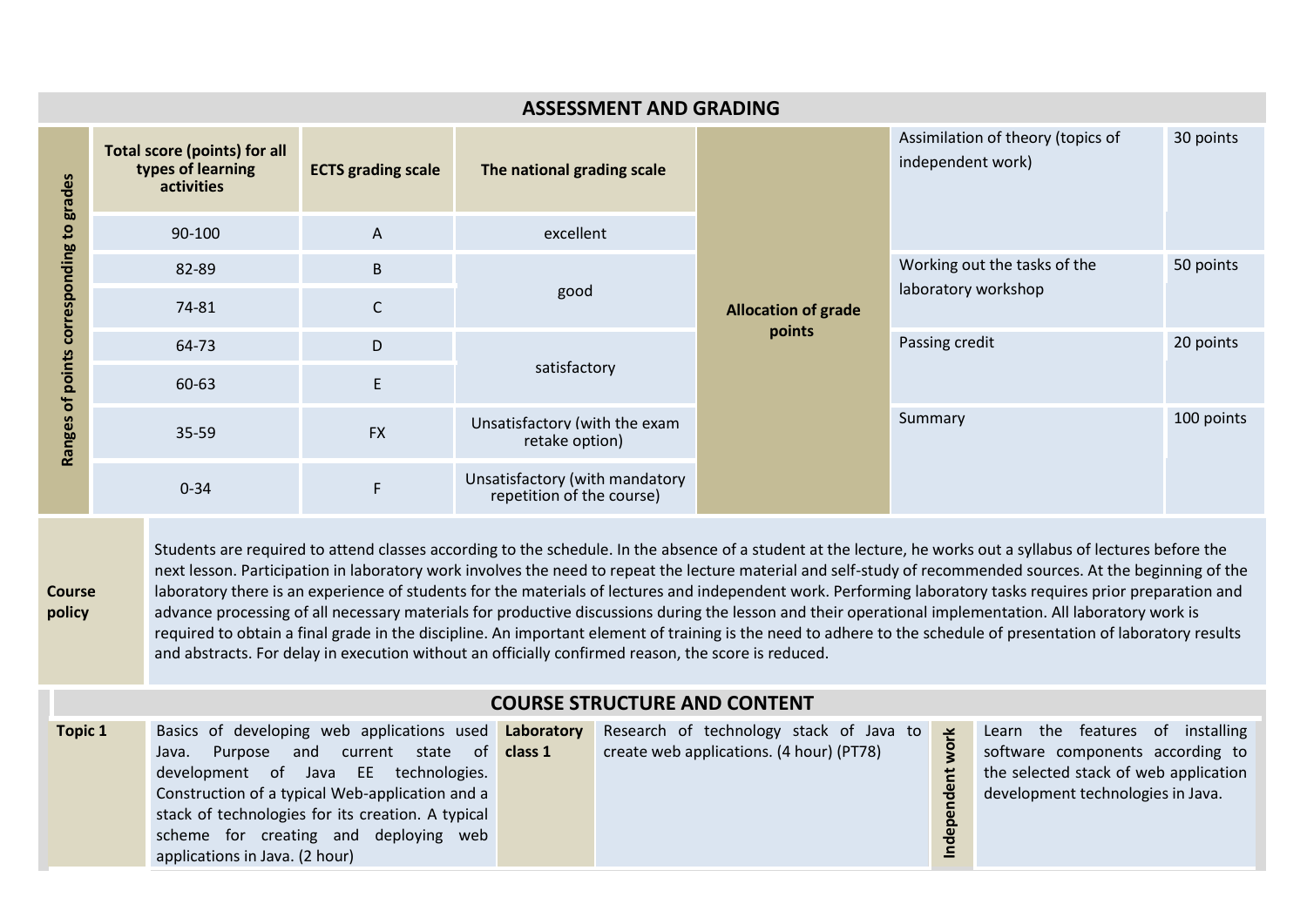| <b>Topic 2</b> | Servlets. Purpose and life cycle of servlets.<br>Methods of servlets, features of creation.<br>Principles of application of servlets. Interfaces<br>for storing query and response parameters.<br>Servlet context. Transfer parameters to<br>servlets. Servlet addressing settings. Servlet<br>redirect and forward. (2 hour) | Laboratory<br>class 2 | Research of principles of application of<br>servlets for creation of web pages. (4 hour)<br>(PT78)         | Development of a servlet life cycle<br>diagram. Development of a diagram<br>of the web application development<br>process.            |
|----------------|-------------------------------------------------------------------------------------------------------------------------------------------------------------------------------------------------------------------------------------------------------------------------------------------------------------------------------|-----------------------|------------------------------------------------------------------------------------------------------------|---------------------------------------------------------------------------------------------------------------------------------------|
| <b>Topic 3</b> | Java Server Pages (JSP). Purpose, structure,<br>syntax and life cycle of JSP. Organization of<br>interaction of servlets and JSP. Features of<br>construction and debugging of projects with<br>JSP. (2 hour)                                                                                                                 | Laboratory<br>class 3 | Research of principles of work with JSP.<br>(6 hour) (PT79)                                                | Development of JSP<br>life<br>cycle<br>diagram.<br>Development<br>of<br>the<br>diagram of interaction of servlets and<br>JSP.         |
| <b>Topic 4</b> | The purpose of JSTL. Purpose and<br>characteristics of JSTL tag groups. Expression<br>Language (EL). Features of data acquisition in<br>EL constructions. (2 hour)                                                                                                                                                            | Laboratory<br>class 4 | Research of principles of use of EL and JSTL at<br>creation of JSP. (4 hour) (PT79)                        | Typical examples of JSTL applications<br>for various purposes. Advantages of<br>using JSTL.                                           |
| <b>Topic 5</b> | Development of web applications for working<br>with databases. Typical project structure for<br>working with relational databases. Schemes of<br>interaction of components of the Java web<br>application at implementation of data<br>manipulation. Use Maven to reduce costs when<br>developing web applications. (4 hour)  | Laboratory<br>class 5 | Research of principles of creation of web<br>applications for work with databases. (6<br>hour) (PT80)      | The structure of web application<br>projects according to the stack of<br>development technologies.                                   |
| <b>Topic 6</b> | Purpose of ServletFilter, typical situations of<br>their using. Java components for working with<br>sessions and cookies. Java components for<br>maintaining system logs. (2 hour)                                                                                                                                            | Laboratory<br>class 6 | Research of components for implementation<br>of authentication and support of sessions. (4<br>hour) (PT81) | Analysis<br>of<br>the<br>features<br>0f<br>personalization and data protection<br>well-known<br>typical<br>web<br>in<br>applications. |
| <b>Topic 7</b> | Java Mail Service as a component of Java EE.<br>Basic concepts for organizing email sending.<br>Implementation of Java mailing via Google.<br>(2 hour)                                                                                                                                                                        | Laboratory<br>class 7 | Research of Java components<br>for<br>the<br>organization of e-mail sending.<br>(4 hour)<br>(PT82)         | Options for organizing e-mail.                                                                                                        |